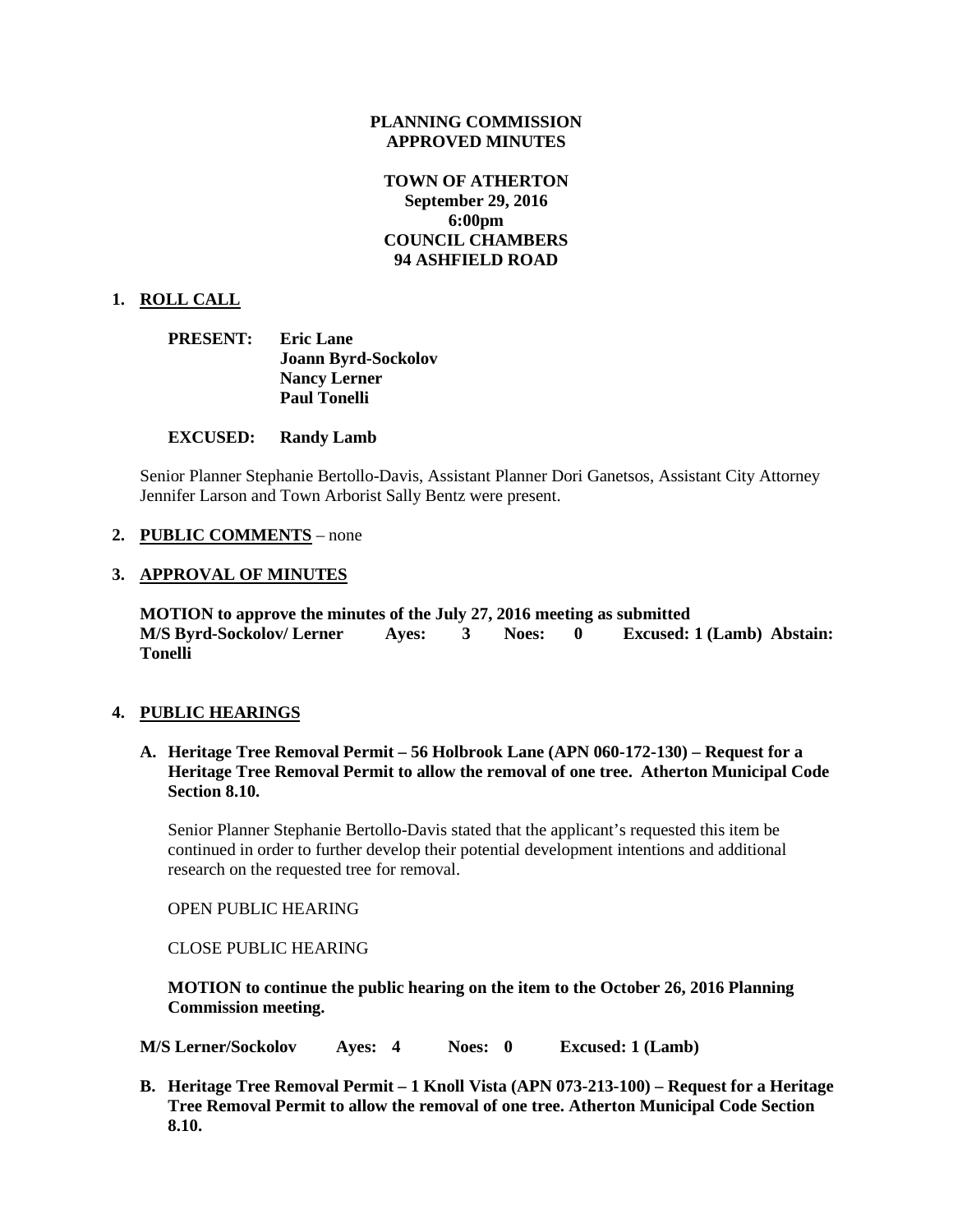Senior Planner Stephanie Bertollo-Davis presented a general overview regarding items  $B - E$ , as they were all submitted by the same applicant (PG&E). She stated that these items were part of PG&E's Community Pipeline Safety Initiative. She noted that all trees were neither dead nor dangerous.

Assistant City Attorney Jennifer Larson presented on the legality of these hearings. She noted that PG&E has the right to remove the trees, but that they are voluntarily going through the Town's tree removal process. She stated that the Commission cannot deny the removal, but can help mitigate any potential damage and guide the process.

Bill Chang, the Town's Public Affairs Representative from PG&E, gave an overview of PG&E's history in the Town, and future plans. He stated how PG&E's total work will affect 46 properties located within the Town. Of those properties, 10 are completed, 24 are manageable (i.e. no trees will have to be removed on those sites), 6 are still in negotiations, 4 are being presented later on in this meeting, and 2 will be brought to future Planning Commission meeting(s). He noted PG&E hopes to work with the Town and mitigate detrimental impacts as much as possible.

Commissioner Tonelli asked how many total trees – both heritage and non-heritage – were removed on Walsh Road, for context.

Darin Cline, a PG&E representative, said that PG&E keeps running totals of *all* trees removed, and can provide the Commission with those numbers at a later date.

Both Darin Cline and Bill Chang stressed the importance of "Call Before You Dig", i.e. calling 811 prior to digging on the property. They noted PG&E's monitoring measures.

Senior Planner Stephanie Bertollo-Davis stated that staff followed the standard procedure in terms of sending public notices to all property owners within 500' of a subject site.

Senior Planner Stephanie Bertollo-Davis presented the staff report for item B. She noted that the location of the replacement trees is up to an agreement between PG&E and the property owners.

# OPEN PUBLIC HEARING

## CLOSE PUBLIC HEARING

Commissioner Tonelli noted that the tree is close enough to the road to be hazardous.

Commissioner Lane concurred.

## **MOTION to Approve the Heritage Tree Removal permit for the removal and replacement of one heritage trees.**

**M/S Tonelli/ Sockolov Ayes: 4 Noes: 0 Excused: 1 (Lamb)**

# **C. Heritage Tree Removal Permit – 9 Valley Road (APN 073-261-210) – Request for a Heritage Tree Removal Permit to allow the removal of one tree. Atherton Municipal Code Sections 8.10.**

Senior Planner Stephanie Bertollo-Davis presented the staff report and the arborist's recommendation of replacement.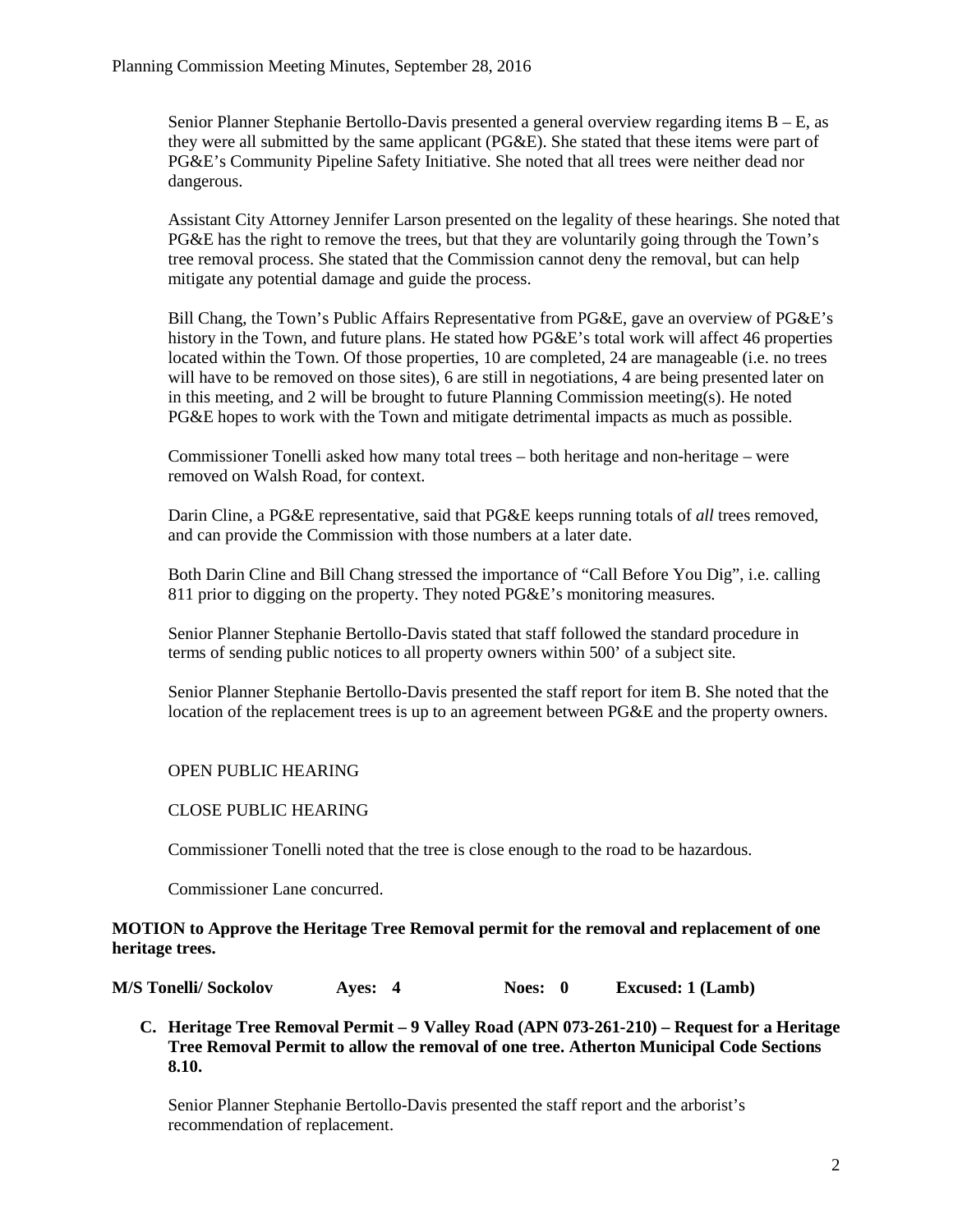Commissioner Lane asked about the removal of the non-heritage trees in terms of replacement and mitigation.

Senior Planner Stephanie Bertollo-Davis noted that the Commission cannot recommend replacement or mitigation for non-heritage trees, as they are not regulated by the Town. PG&E has not shared any detail for proposed replacement of the non-heritage trees.

# OPEN PUBLIC HEARING

# CLOSE PUBLIC HEARING

Commissioner Lane asked PG&E representatives what the replacement plan for all trees on the property is.

Darin Cline stated that no overall site plan has been made in terms of the replacement of nonheritage trees. He stated that if the owner does not plan to plant additional trees, PG&E would work with the Town arborist to put some trees in.

Commissioner Lane cautioned that the Commission keep a running tally of all trees removed throughout the course of this Community Pipeline Safety Initiative in order to guide future mitigation efforts.

Darin Cline reiterated that PG&E keeps a running count of every single tree flagged for removal.

Commissioner Lane noted both the public and good neighbor aspects of ensuring that replacement trees are planted.

Darin Cline said that PG&E wants to both replace the trees, and maintain the Tree Canopy within the Town.

Commissioner Tonelli stated the importance of maintaining the Tree Canopy.

Darin Cline said PG&E wants to take responsibility for the fact that PG&E should have removed, or prohibited the planting, of these trees earlier in the process, and that PG&E wants to take full responsibility for this by engaging in public outreach and working with the Town.

## **MOTION to Approve the Heritage Tree Removal permit for the removal and replacement of one heritage tree.**

**M/S Lerner/ Sockolov Ayes: 4 Noes: 0 Excused: 1 (Lamb)**

**D. Heritage Tree Removal Permit – 479 Walsh Road (APN 074-371-070) – Request for a Heritage Tree Removal Permit to allow the removal of one tree. Atherton Municipal Code Sections 8.10.** 

Senior Planner Stephanie Bertollo-Davis presented the staff report and the arborist's recommendation of replacement.

Commissioner Sockolov asked if there was any difference between "Vegetation Removal" and "Tree Removal".

Town Arborist Sally Bentz said there is not.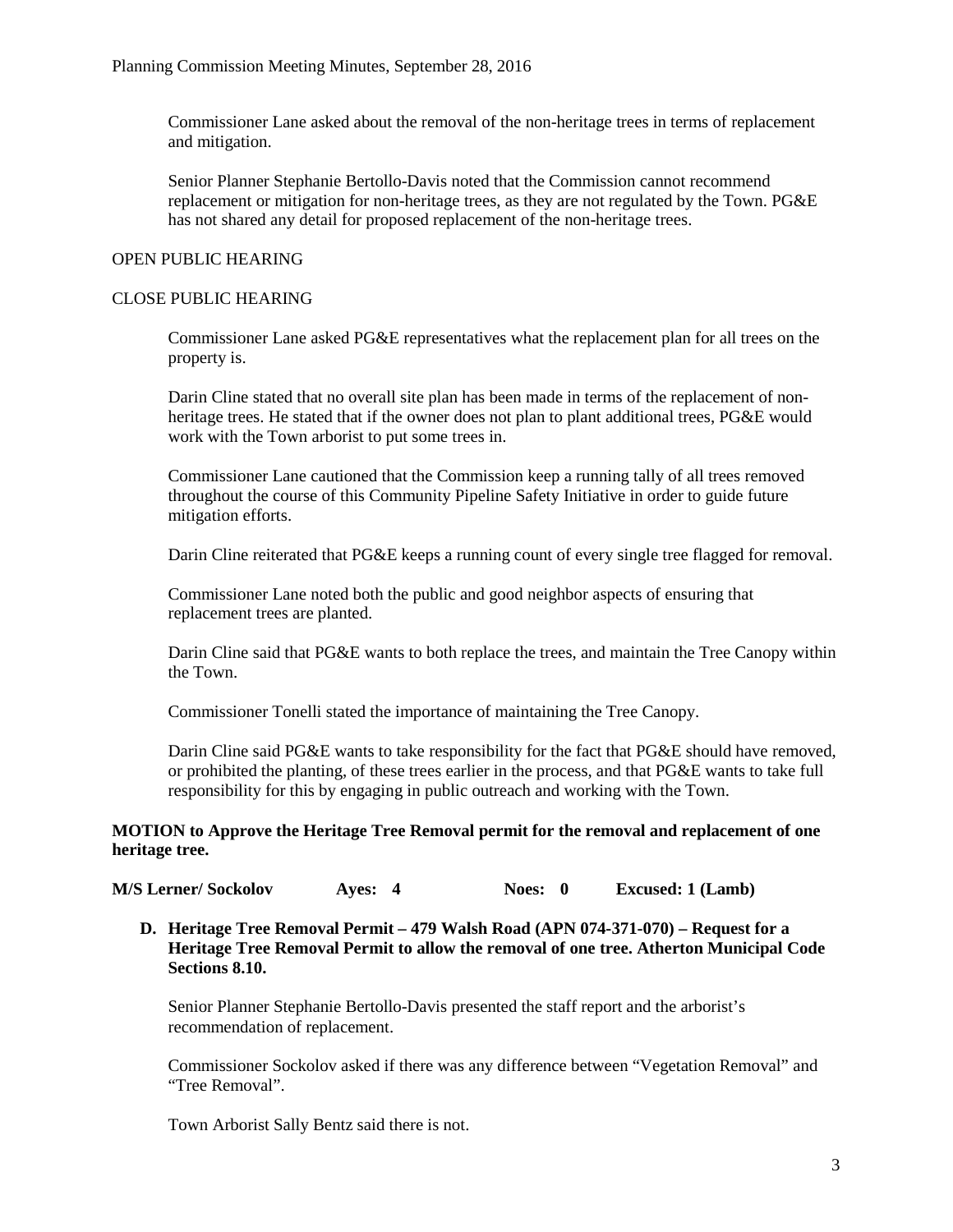### OPEN PUBLIC HEARING

Commissioner Tonelli asked why this application didn't specify what type of tree needs to be replanted, whereas the other applications specified "Native Oak"

Town Arborist Sally Bentz said our code only specifies the 1:1 replacement of Oak for Oak, but doesn't go in to specifics for other types of heritage tree removals.

Commissioner Lane said the Tree Committee should look in to modifying the code to allow the arborist to specify what type of trees the heritage tree is replaced with.

Commissioner Tonelli asked what conversations PG&E had with the property owners, since the trees in question are significant.

Emily Sloan, PG&E Customer Outreach Specialist, said she met with the customer multiple times. They did not pressure them to sign the agreement, noted that it was a collaborative effort, and the owner voluntarily signed the agreement.

## CLOSE PUBLIC HEARING

Commissioner Lane noted his hesitations about approving this tree removal since the trees are so large now and that they must have been there when the pipeline was installed.

Town Arborist Sally Bentz said redwoods are fast growing, so they might have been tiny at the time of installation and that they have shallow roots

Commissioner Tonelli seconded the aforementioned concerns and asked how long the pipelines have been there.

## REOPEN PUBLIC HEARING

Darin Cline said nobody is happy about this tree removal. However, the tree creates a lightning risk, and if the pipeline leaked, PG&E would have to dig through the roots to get to the pipeline. He said that PG&E does try to save the trees when possible, but the location of this tree would cause issues with first response time. He presented an example, in San Mateo City where it took 4 hours to dig through redwood roots to get to the pipeline.

### CLOSE PUBLIC HEARING

Commissioner Tonelli asked if redwoods could have been planted after pipeline was installed in the 1930's.

Town Arborist Sally Bentz said yes.

Commissioner Tonelli asked if the motion could specify that the replantings were redwood, and state the size.

## **MOTION to Approve the Heritage Tree Removal permit for the removal of 2 redwood trees, with the condition that the replacement trees are also redwood trees.**

| <b>M/S Tonelli/ Sockolov</b> | Aves: 4 | Noes: 0 | <b>Excused: 1 (Lamb)</b> |
|------------------------------|---------|---------|--------------------------|
|------------------------------|---------|---------|--------------------------|